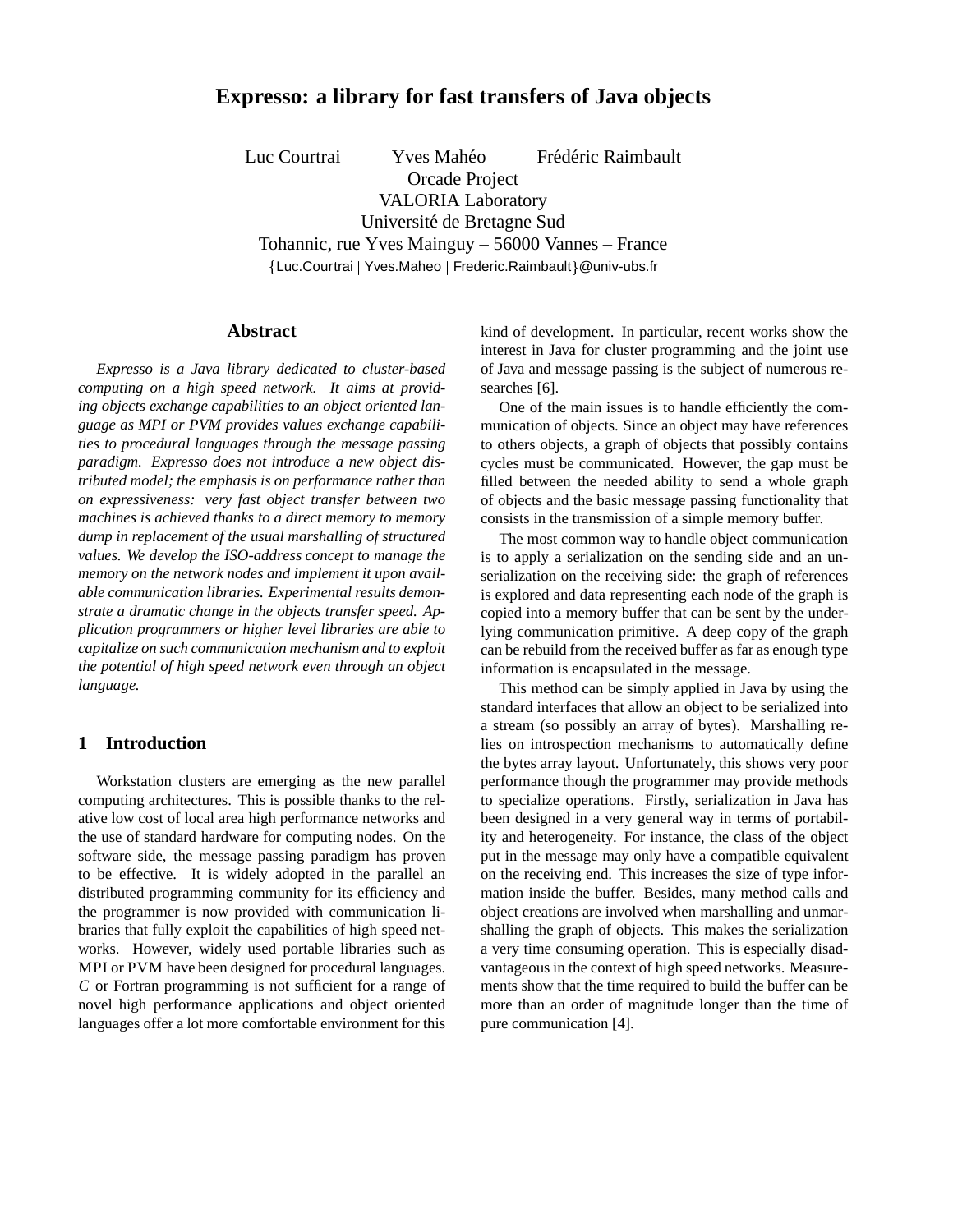When designing communication protocols in low-level message passing libraries for high speed networks, efforts have been done in order to reduce computing overhead, namely through zero-copy strategies. We believe that these efforts must be extended to object communication in upper layer libraries. In some cases where heterogeneity and portability are not the prior concerns, fast object communication should be achieved by applying this zero-copy strategy. Of course, this implies that the data layout of the objects is accessible and so prevents from developing a pure Java solution.

In this article, we present an experimental library called Expresso that provides efficient communications of objects that do not rely on any serialization. The transfer scheme does not need any memory copy nor graph traversal. The allocation of objects is controlled in order to allow an ISO– address communication of the whole graph of objects: a simple memory transfer through the network is sufficient.

#### **Related Works**

In the context of high performance networks, many researches on Java and message passing systems have been conducted in the last few years [6, 5]. Some of them want to stick to the Java standards by providing an efficient Remote Method Invocation mechanism and consequently an efficient object serialization. In [9], a pure Java solution is adopted that reduces the quantity of information that must be put in the buffer and optimizes buffer management. In [8], a native serializer, aware of objects layout, is automatically generated. Another objective is to provide MPI facilities in the context of Java. If some early work did not fully allow for graphs of objects, focus is again put on serialization by trying to extend MPI datatypes with the OBJECT type [7, 3]. To our knowledge, there is no proposal that questions the principle of serialization when communicating graphs of Java objects.

## **2 Expresso**

Expresso is a Java library dedicated to cluster-based computing. It aims at providing objects exchange capabilities to an object oriented language as MPI or PVM provides values exchange capabilities to procedural languages through the message passing paradigm. Expresso does not introduce a new object distributed model; the emphasis is on performance rather than on expressiveness: as explained in the introduction, very fast object transfer between two machines is achieved thanks to a direct memory to memory dump in replacement of the usual marshalling of structured values.

Expresso runs on a set of workstations connected through a high speed network. Computing resources are

supposed to be homogeneous, from the hardware and the operating system and the Java virtual machine (JVM) point of view. More technical details are given in the next section (section 3). In this section we focus on the ISO–address principle and its use for the transfer of objects. Then the Expresso API is presented and exemplified.

## **2.1 ISO-address transfer**

The principle of the ISO–address transfer is to put the transferable objects at the same (virtual) memory address on the receiver as on the sender. In this way, references inside an object remain valid and do not need to be updated. Therefore an object transfer becomes a simple memory block transfer analogous to a DMA operation. The same kind of idea has been applied to thread migration in [1].

#### **ISO-address memory**

The key point is to manage the memory between the nodes to ensure that an object can be copied at the same address on another node without a crash. Any transferable object created on one a node has to be allocated in an reserved range of addresses for this node. Each node has such a separate memory so the whole set of memory parts forms what we call an ISO–address memory space. Figure 1 contains the ISO–address memory layout for a two-node network. In this case, the ISO–address space is divided into two parts: the higher one is devoted to the objects allocated on the first node; the lower one is devoted to the objects allocated on the second one.

It should be noticed that the ISO–address mechanism uses virtual memory reservation, not physical memory reservation. Besides, the size of the ISO–address space can be considered sufficient, given the size of the addressing space of a process (4 gigabytes on current 32 bits architectures).

#### **Memory clusters**

The ISO–address space is divided into consecutive chunks of memory called ISO–clusters. An ISO–cluster is the unit of communication on the network. It may contain many objects. The reason for the clustering is twofold:

1. It allows communication granularity management. Without clusters, one would have to explore the complete graph of objects to know which memory words have to be transferred (this is the serialization process); or conversely it would be necessary to transfer the whole ISO–address of the sending node (transferring one big chunk of several megabytes is too expensive, even on a high speed network). So the cluster is an intermediate whose size is somehow tunable.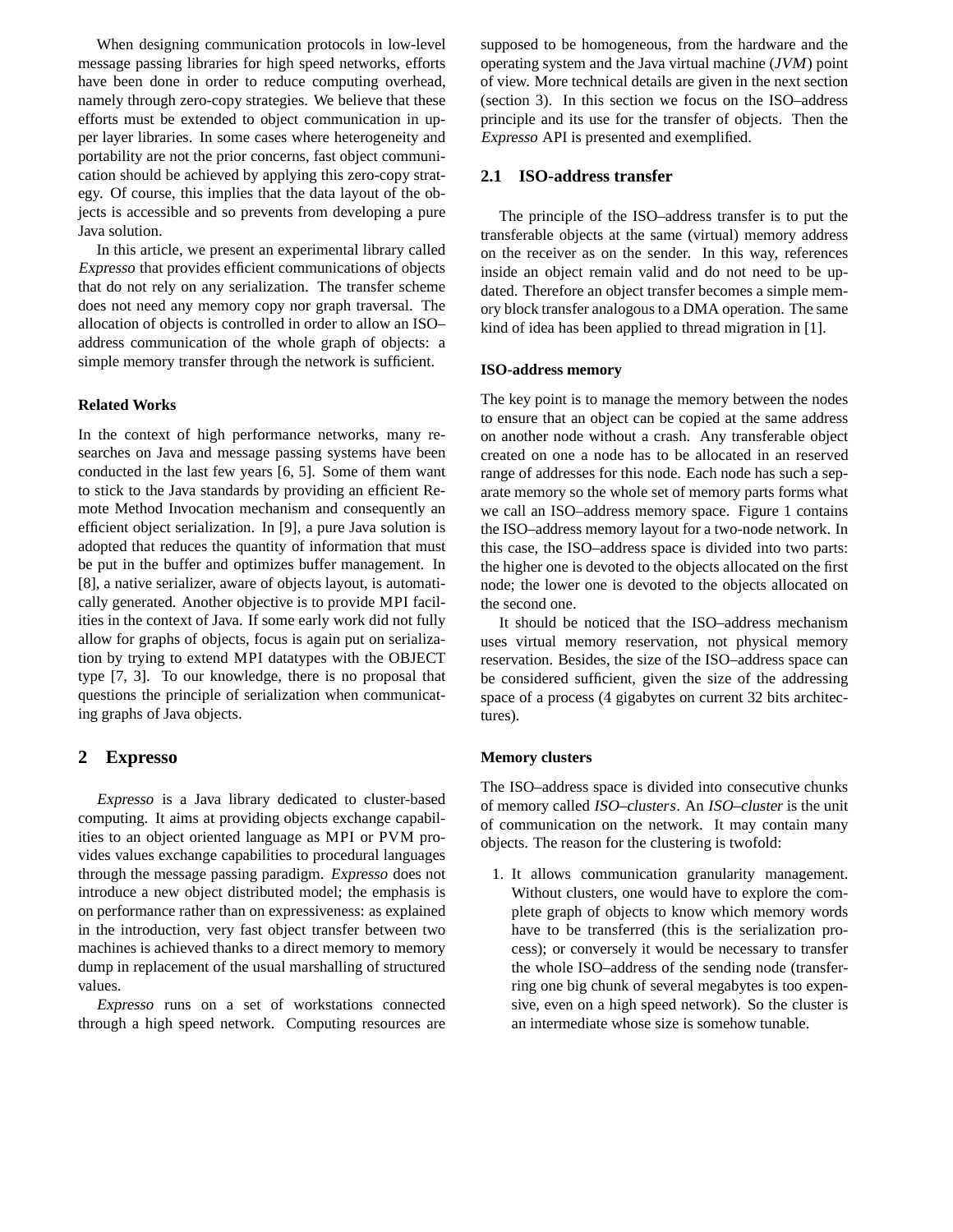

**Figure 1. ISO-address memory for a two-node network**

2. An another interest of clusters lies in the references between objects. References between two objects of different ISO–clusters may be broken if one object is accessed before the second is transferred. Only pointers confined to a cluster are safeguard against transfer.

The size of clusters are identical and fixed at initialization time. Thus the exact memory location of a cluster can be deduced from its identity and duplicated at the same address on another node without any calculation nor any cluster overlapping problem. Two numbers identify a cluster: its origin node – the node where it has been created – and its rank on this node.

Taking back to the previous example, the memory layout in figure 1 contains two clusters in the ISO–cluster space of node  $0$  and three clusters in the ISO–cluster space of node 1, numbered from  $(0, 0)$  to  $(1, 2)$ . On node 0, four linked objects have been allocated in cluster  $(0,0)$  and three objects in cluster  $(0, 1)$ . On node 1, one cluster contains two linked objects, the others are empty. Node 1 memory also contains an object in cluster  $(0,0)$  transferred from node 0. Similarly node 0 memory has received an object from node 1 in cluster  $(1, 0)$ . The communication protocol is explained below.

As a cluster may contain several linked objects, one object – called the root object – acts as a handle to access the others indirectly.

## **Communications**

Objects that may be exchanged are allocated in clusters – the others are left in the heap managed by the JVM. Clusters are exchanged between nodes with asynchronous send and receive operations.

On one side, the send operation transmits the entire content of a cluster to the destination node. On the receiving side, the cluster content is replaced by the incoming one. Therefore only one copy of a distant cluster is available at a time. Once a cluster has been received, a reference to the cluster root object can finally be obtained. Note that a receiving node is free to specify the node from which the cluster is awaited: it may or not be the origin node of the cluster; it may also be any node when the sender is not specified at all.

This simple protocol doesn't take care of coherency between multiple copies of clusters. This is left under the programmer's responsibility or to an upper layer library.

# **2.2 Expresso API**

The ISO–address concept described above is implemented through a Java package. The main operations are located in the ClusterISO class. A brief overview and a simple example follow.

## **Class methods and attributes**

The class method init makes all the necessary Expresso initializations and reserves memory from the operating system for the ISO–address space. Parameters may be given to adjust the size of the clusters and others details. Class method quit marks the end of the use of Expresso. It releases the ISO–address space memory. The class field myNode contains (after initialization) the current node number in the network.

#### **Clusters creation**

Clusters must be created to store transferable objects. Creation of a new cluster is obtained through the class constructor ClusterISO. Only one cluster can be accessible at a time. One chooses the cluster in which future objects will be allocated by calling the instance method setCurrent.

#### **Transferable objects allocation**

The class method newObject must be used to create transferable objects. This method takes the class of the object as parameter and returns a handle on a Java Object that should be cast to the desired class. An object allocated this way is stored in the current cluster with the same structure as a Java object; the JVM can operate on it as on an ordinary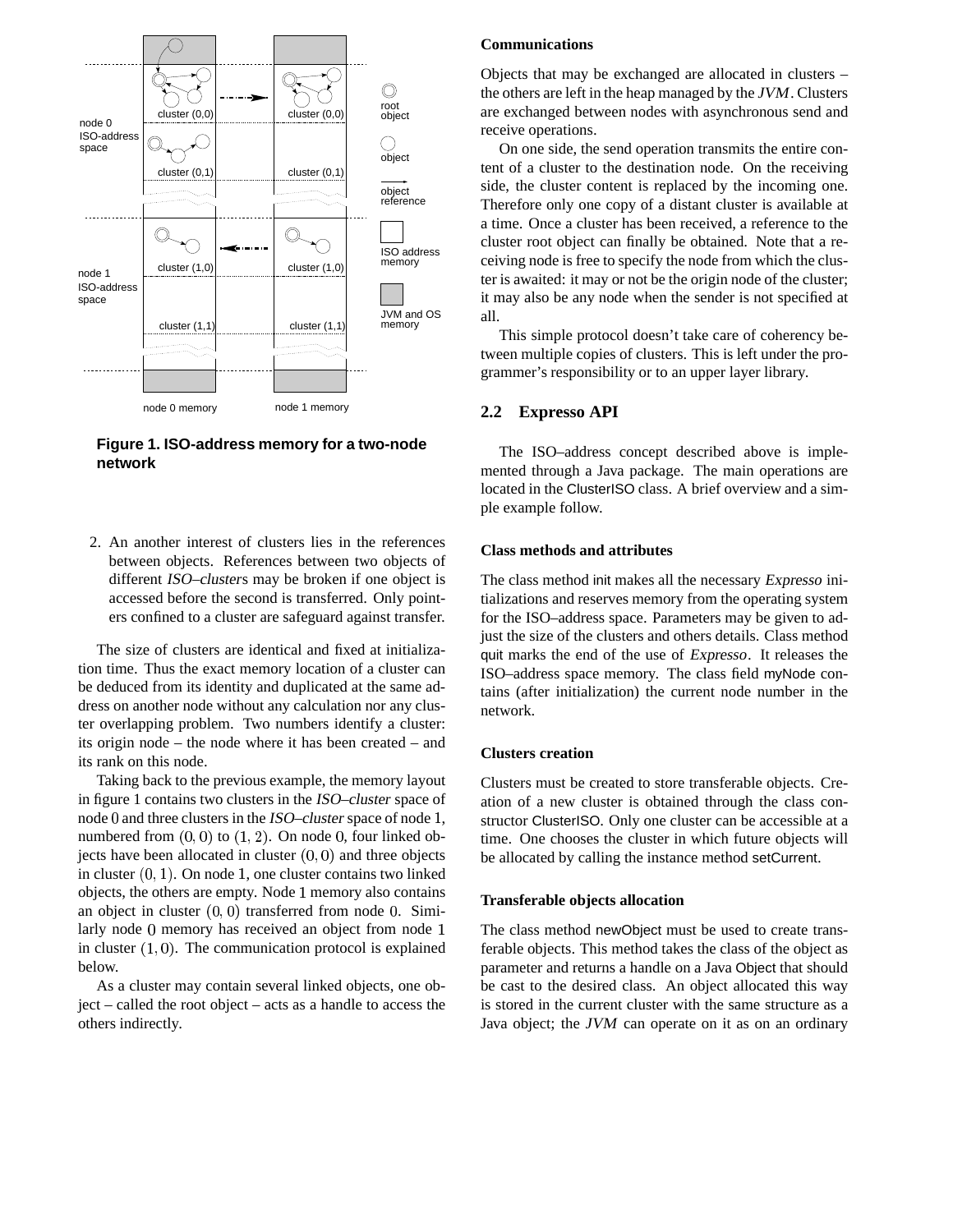object. When an array of objects is communicated, it must also have been allocated with a similar method (newArray) from ISO–cluster. All the others objects should be allocated through the Javanew operator. Two complementary instance methods set (method setRootObject) and get (method getRootObject) the root object of a cluster.

## **Clusters exchange**

A cluster can be sent to a node with the instance method send and received with the instance method recv. The destination of the message is a node number. When receiving a cluster, one should specify the cluster identity (*i.e.* the origin node and the rank) and optionally the number of the node from which the message is received if it is different from the origin node. If the source of the message does not matter, ANY can be passed to the recv method in replacement of a node number.

## **Example**

Figure 2 contains a simple illustration of the use of Expresso. This Java program runs on a two-node network. A binary tree is created on one side and sent to the other side where it is printed. As the same program runs on both nodes – SPMD parallel programming model – a conditional tests the running node number to select the code to execute. The first node creates a cluster, allocates a binary tree inside it, fills it and sends it to the second node. The second node receives the cluster, extracts the binary tree and prints it.

# **3 Implementation**

The ClusterISO class described in the previous section is the user interface of the Expresso library. This section contains a picture of how things are implemented. Performance figures are given afterwards.

The main part of Expresso is written in <sup>C</sup> and is called by the interface through the JNI (Java Native Interface) mechanism. It is composed of a memory management module and a communication module. The implementation details of these modules are explained in the following subsections.

# **3.1 Memory management**

Ordinary objects are normally allocated by the JVM in its heap located in the data segment of the Unix process. A memory space distinct from the JVM heap is required to implement the concept of ISO–address. The memory management module of Expresso asks the operating system for this ISO–address space within the very large part of the  $2^{32}$ 

**import** expresso.\*; // Expresso package **public class** TestISO **public static void** main(String argv[]) ClusterISO.init (argv); // initialize Expresso **if** ( ClusterISO.myNode == 0) { // first node code // create a cluster ClusterISO aCluster = **new** ClusterISO(); // indicate which cluster will be filled ClusterISO.setCurrent(aCluster); // allocate a BTree inside the current cluster Btree tree = (Btree) ClusterISO.newObject(Btree.**class**); // fill the BTree tree. init (5); tree. addLeftChild(10); tree. addRightChild(25); // set the cluster root object aCluster.setRootObject(tree); // send the whole tree to the second node aCluster.send(1); - **else** // second node code // receive the first cluster of the first node ClusterISO aCluster = ClusterISO.recv(0,0); // extract the root object Btree tree = ( Btree) aCluster.getRootObject(); // print its contents System.out.println(tree); ClusterISO.quit(); // stop using Expresso -

# **Figure 2. Binary tree transfer between two nodes with Expresso**

bytes of memory available to the Unix process that is left free between the stack and the heap segment (see figure 3).

At initialization time, the local ISO–address space is allocated by a brk system call. It is managed as explained in the previous section. Expresso splits it up into as many chunks as the number of nodes: each of these chunks is numbered and is dedicated to objects created on a particular node. An extra chunk is also needed for the dispatch tables copies (see below).

<sup>2</sup> by the new primitive. The current version of Expresso is The Expresso newObject method reserves a placeholder for an object in the local ISO–address space part dedicated to the executing node. The structure of this object conforms to the running JVM machine implementation; so the JVM can apply any operation on it as on an object allocated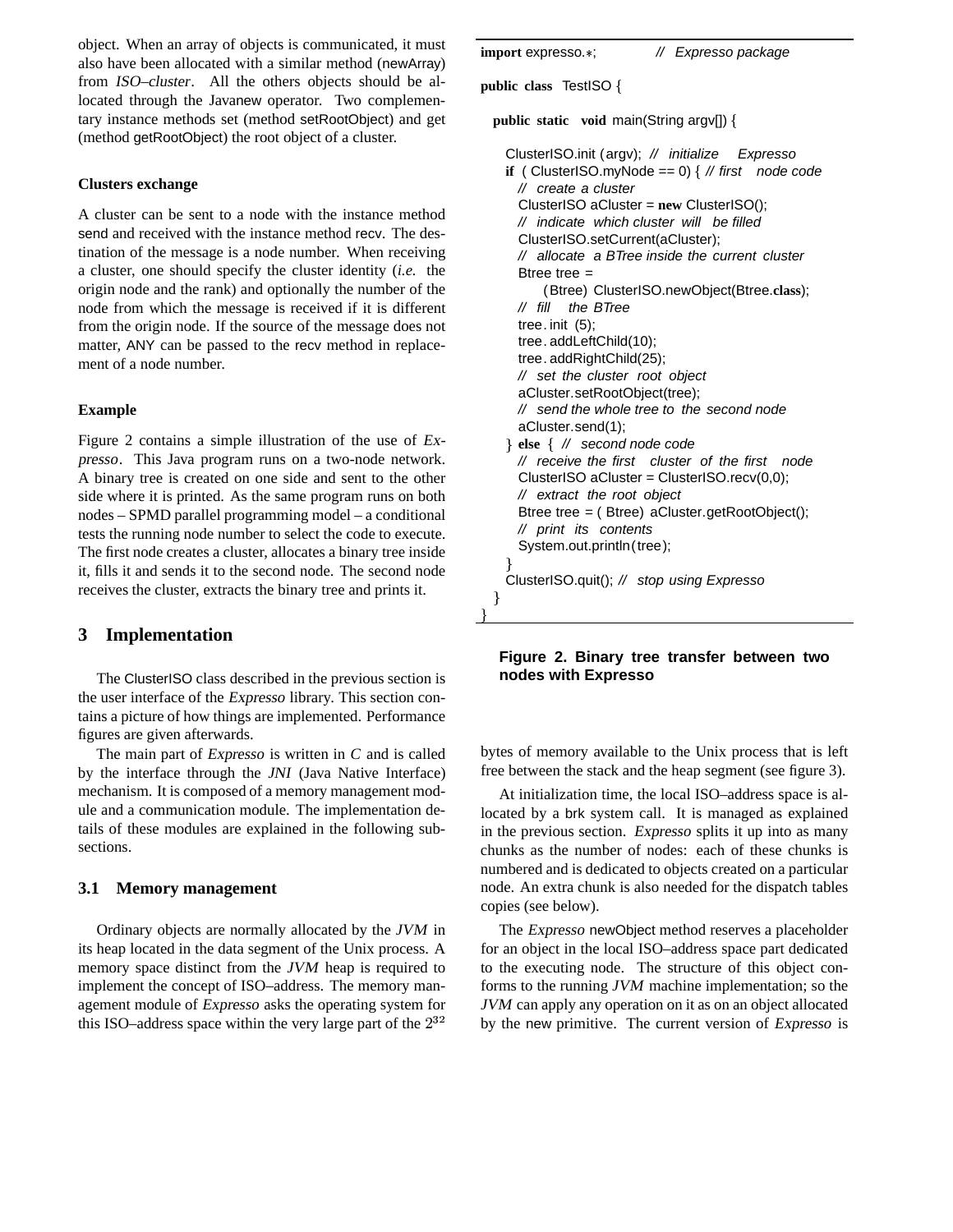

**Figure 3. Address space of a Unix process**

bound to the Kaffe JVM implementation (version  $1.0.5$ )<sup>1</sup>: figure 4 shows the layout of a Kaffe object. A header contains garbage collector and lock information, and a link to the object's dispatch table (for direct access to the object's methods). The object's fields reside in the words following the header.



**Figure 4. Object structure in the Kaffe virtual machine**

The memory management module of Expresso takes all the information needed to size the object structure and to fill the dispatch table reference from the class parameter of newObject. Figure 5 exemplifies the links between the ISO–address memory space and the JVM object heap; it represents a situation where several objects allocated in the ISO–address memory (a1, a2) and in the JVM memory (a3) share the same class data (data of class A). The classes of the program whose instances may be transferable are loaded by a custom class loader during Expresso initialization. For a given class, the class data (methods' code, attributes,...)

are allocated normally within the JVM heap. Similarly, the dispatch table, which serves as an intermediate between the object reference and the methods' code, is loaded normally, within the JVM heap. At this stage, Expresso copies the dispatch table in a specific zone within the ISO–address space. Objects created with newObject contain a pointer to the copy of the dispatch table whereas objects created by the JVM contain a pointer to the original dispatch table. As every node load all the classes, the dispatch tables are allocated at the same addresses on all the nodes. So the dtable link between an Expresso object and its dispatch table is preserved during transfer and does not need any updating.



**Figure 5. Links between memory spaces**

## **3.2 Communication management**

The communication management module of Expresso runs over a Myrinet high speed network [2], from the Myricom company. Very low level communications are managed by the proprietary library  $GM$  (version  $1.01$ ). A MPI implementation upon GM (gm-mpich) is also provided by Myricom. This communication layer offers all the message passing facilities needed to implement object transfer in Expresso. Figure 6 summarizes the communication layers stacking.

Expresso methods ClusterISO.recv and ClusterISO.send are Java wrappers which call the <sup>C</sup> functions expresso recv() and expresso send() through the JNI mechanism. We have written these <sup>C</sup> functions using the underlying gm-mpich library.

The send method call on one node and its recv method counterpart on another node, act as a memory block dump between the corresponding machines. On message receipt, words of memory are written at the same virtual address. which is computed from the cluster number and the origin node number (see paragraph 2.1).

 $1$ Kaffe is available from http://www.kaffe.org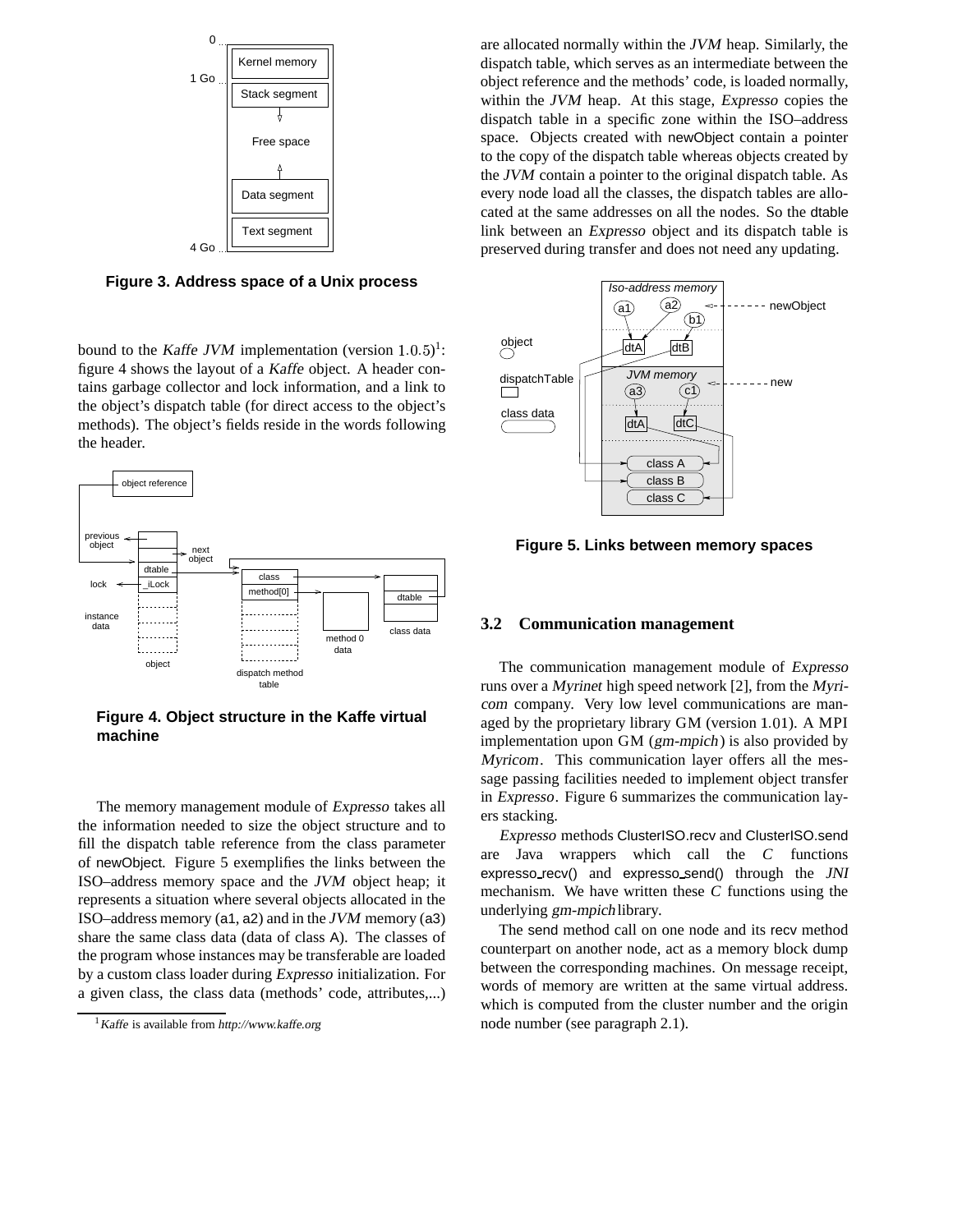| Libraries                | Functions / Methods         |  |  |
|--------------------------|-----------------------------|--|--|
| ClusterISO.class         | ClusterISO.recv()           |  |  |
| (Java class)             | Cluster.send()              |  |  |
| ClusterISO.so            | expresso_recv()             |  |  |
| (JNI, C dynamic library) | expresso_send()             |  |  |
| modules from libmpich.a  | MPI_Init(), MPI_Send(),     |  |  |
| (C static library)       | MPI_Recv(), MPI_Probe(),    |  |  |
|                          | MPI_Finalize()              |  |  |
| modules from libgm.a     | gm_open(), gm_send(),       |  |  |
| (C static library)       | gm_receive(),               |  |  |
|                          | gm_provide_receive_buffer() |  |  |

# **Figure 6. Communication layers**

#### **3.3 Performances**

We have experimented the Expresso library on a cluster of Linux Workstation (Pentium 400 Mhz, kernel 2.0.36). The nodes are linked by a Myrinet network with PCI 33 Mhz interface adapters (processor Lanai 4) and a 8-port switch. In the following, we show performance figures of basic Expresso primitives.

#### **Object creation and access**

The newObject method is slightly faster than the Java new primitive as we do not have to deal with the garbage collector. Of course, the time for accessing an object created by newObject is strictly identical to the time for accessing an object created by the new primitive since the JVM is not aware of the difference.

#### **Cluster communication**

We have compared the global cluster transfer time using Expresso with a classical method that builds a buffer with the standard Java interfaces serializable and externalizable before sending it with MPI (in Java). With the first interface (serializable), serialization is automatically performed and relies on introspection mechanisms. With the externalizable interface, we had to implement the two methods writeObject() and readObject() that produces and exploits the serialized form of an object. The graph of objects transferred is a binary tree. Each node is composed of an integer and two references (to the left and right sub-trees). Table 1 shows times in  $\mu s$  obtained with the three versions. The last two columns give the gain factor of Expresso.

Times for Expresso objects transfer are very close to those of a simple message passing by MPI since there is nearly no extra work to perform. This is obviously not the case when using the standard Java interfaces.

# **4 Conclusion**

We have presented in this paper *Expresso*, a library dedicated to the transfer of complex Java objects. It allows clusters of objects to be efficiently communicated between two nodes thanks to an ISO-address transfer of the memory representation of the objects. No costly serialization is thus needed, bringing up performances that make possible the full exploitation of the capabilities of high speed networks.

Although Expresso should mainly be used by upper level libraries, it can also be used to program distributed applications directly. This way, we have written with Expresso a genetic programming application [4]. The overall performances obtained show that a simple parallelization method can give good results as far as efficient object transfer is possible.

Our prototype can be improved in many ways. We should be able to provide object communication facilities at the thread level. This will be possible when underlying communication libraries fully support multi-threading. Another improvement would be to integrate the ISO-address space into the JVM.

More generally, the good performances of our prototype indicate that the use of a high performance network tends to question established methods tested for "slow" networks. Serialization for object transfer has been our prior concern. It appeared that the way objects are allocated is of importance. Similarly, other mechanisms should be examined to be adapted, regarding communication in a high performance network.

# **References**

- [1] G. Antoniu, L. Bougé, and R. Namyst. And efficient and transparent thread migration scheme in the PM2 runtime system. In *Proc. 3rd Workshop on Runtime Systems for Parallel Programming (RTSPP'99)*, San Juan, Puerto Rico, April 1999.
- [2] N. Boden, D. Cohen, R. Felderman, A. Kulawik, C. Seitz, J. Seizovic, and W.-K. Su. Myrinet – A Gigabit-persecond Local-Area Network. *IEEE Micro*, February 1995. http://www.myri.com/.
- [3] B. Carpenter, G. Fox, S. Ko, and S. Lim. Object Serialization for Marshalling Data in a Java Interface to MPI. In *Proc. of the Java Grande Conference*, San Francisco, California, June 1999.
- [4] L. Courtrai, Y. Mahéo, and F. Raimbault. Expresso : transfert d'objets Java sur réseau haut-débit. Rapport interne, Valoria, Univ. de Bretagne Sud, mars 2000. http://www.univubs.fr/valoria/rapports/.
- [5] G. Fox. Editorial: Java for high performance network computing. *Concurrency: Practice and Experience*, 10(11-13), September-November 1998.